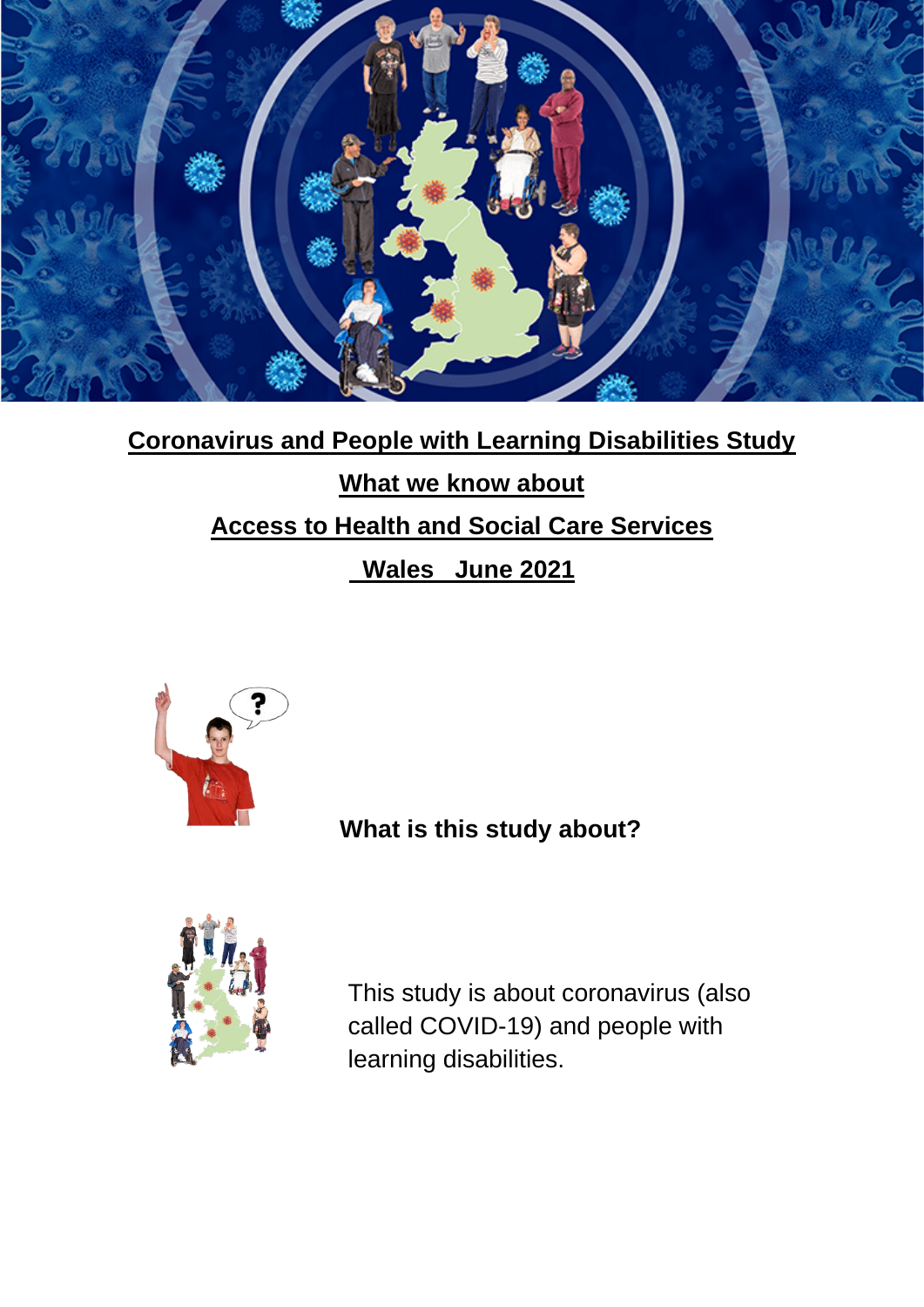

We talked to nearly 600 adults with learning disabilities. We talked to people living in England, Wales, Scotland and Northern Ireland. **We talked to 183 people in Wales**



Nearly 300 family carers or paid supporters of people with severe or profound multiple learning disabilities also gave us information. This includes 51 people in Wales



This report is about what we have found so far.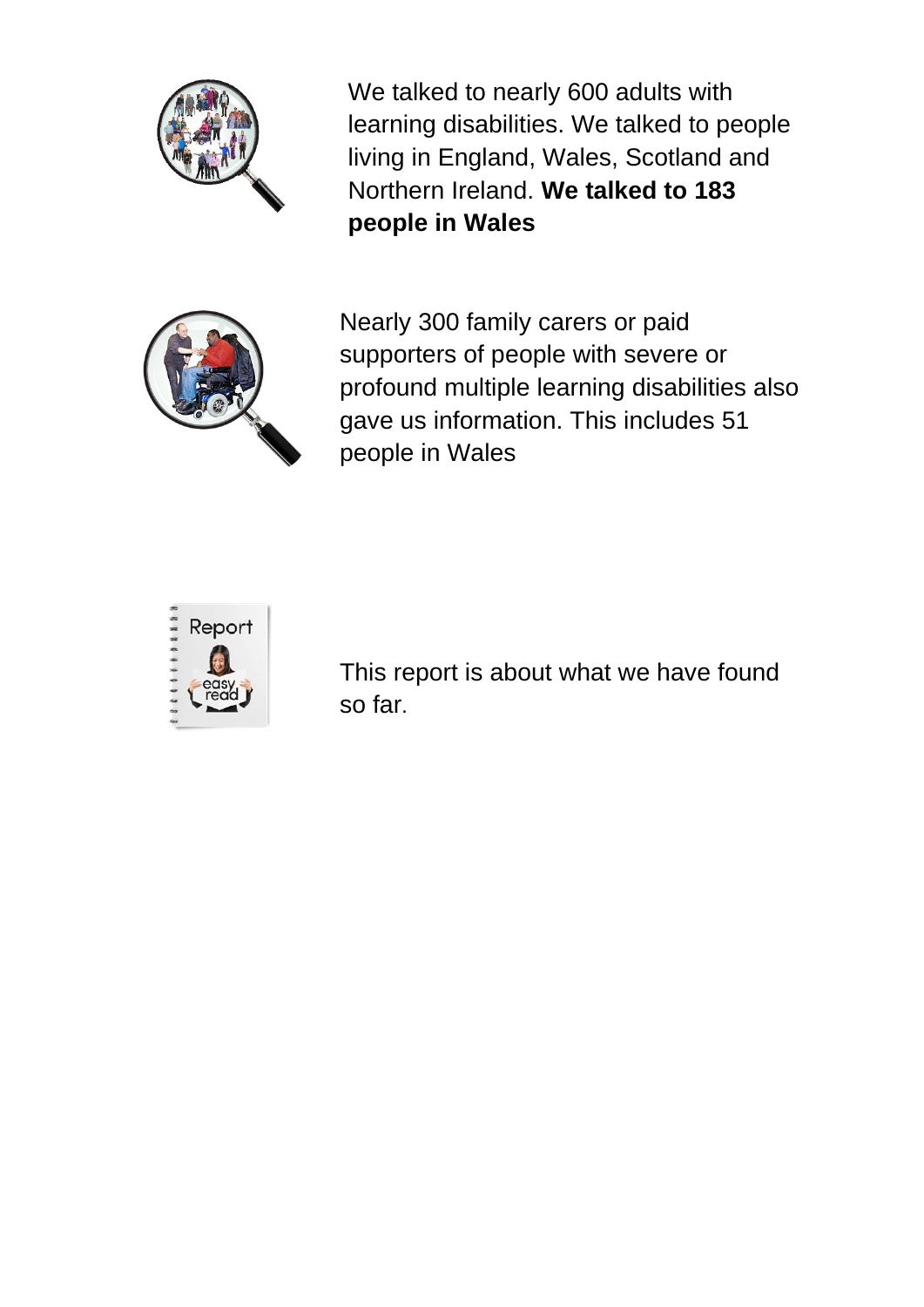# **Going to see a doctor**



We asked people what had happened in the last 4 weeks



8% of people with a learning disability had hospital appointment cancelled



5% of people with a learning disability had health tests cancelled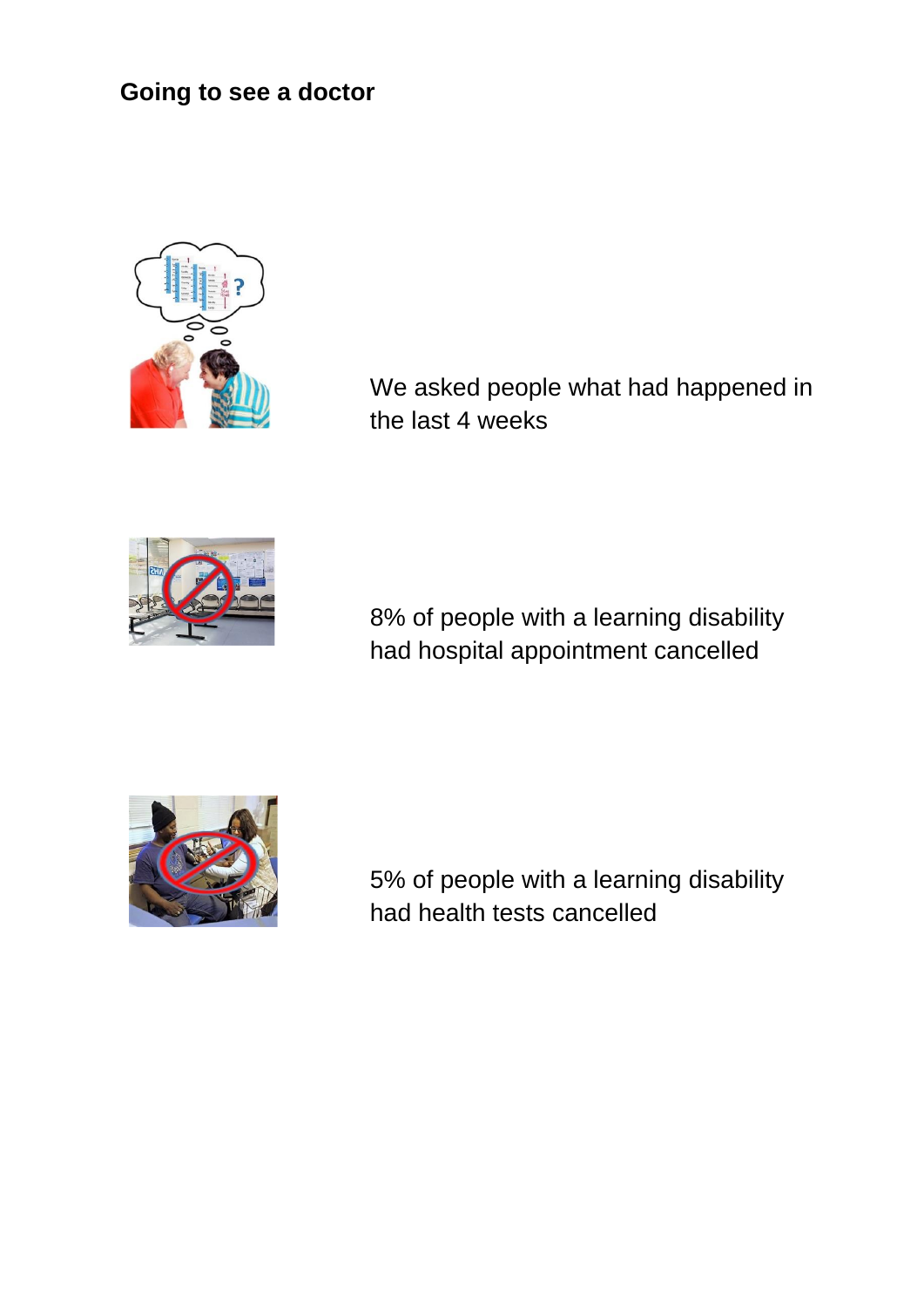## **Health checks and flu vaccines**



40% of people with a learning disability we talked to had had an annual health check since the start of 2021. 33% people with severe or profound learning disabilities had an health check since the start of 2021



About two third (63%) of people with learning disabilities had their flu vaccine in Winter 2020/2021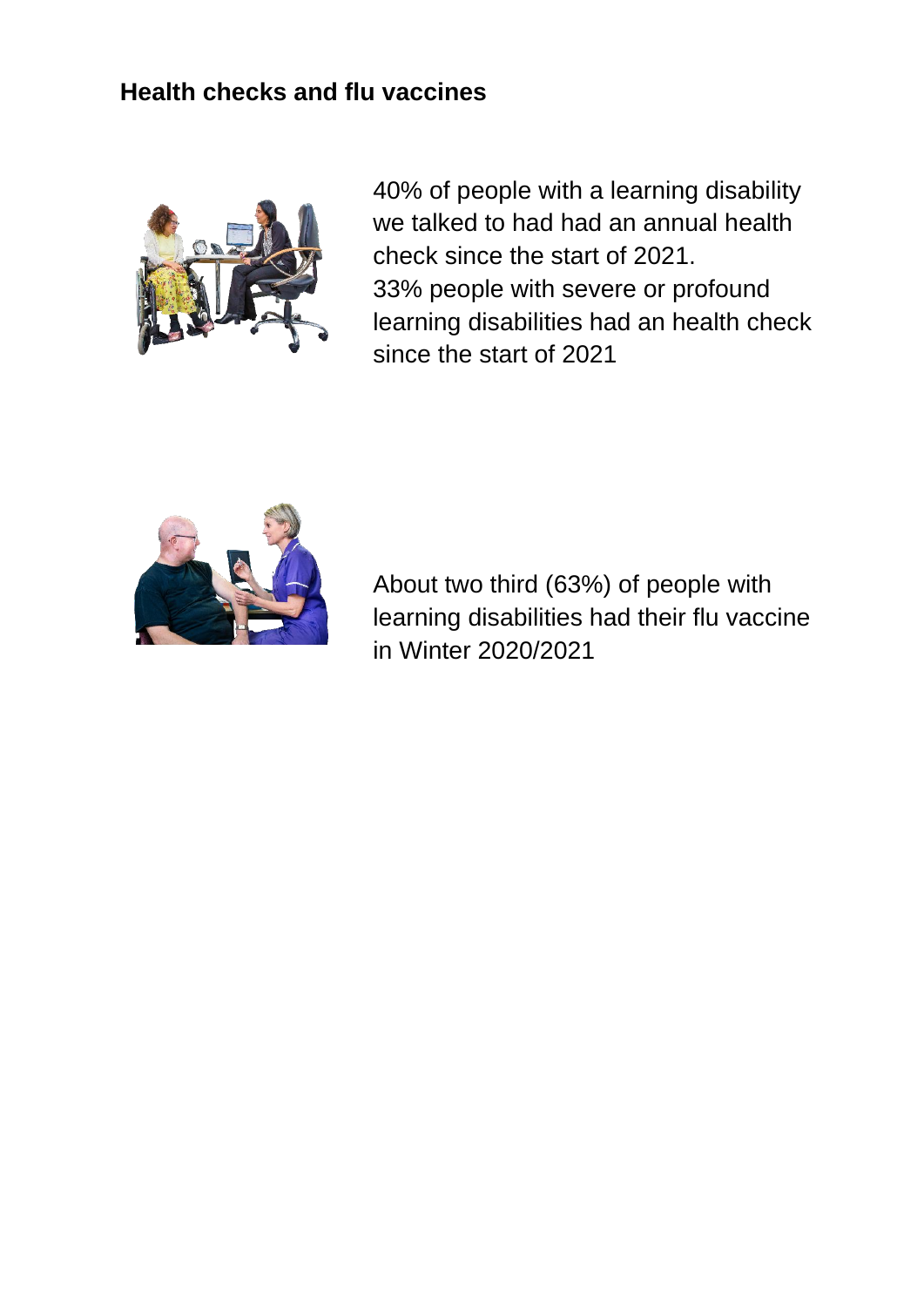# **Seeing doctors, therapists and social workers**

People with a learning disability we talked to told us that in the last four weeks:-



33% of people with a learning disability told us they had seen or talked to their GP



13% of people with a learning disability told us they had seen or talked to their community or learning disability nurse



13% of people with a learning disability told us they had seen or talked to their psychiatrist, psychologist or counsellor



36% of people with a learning disability told us they had seen or talked to their social worker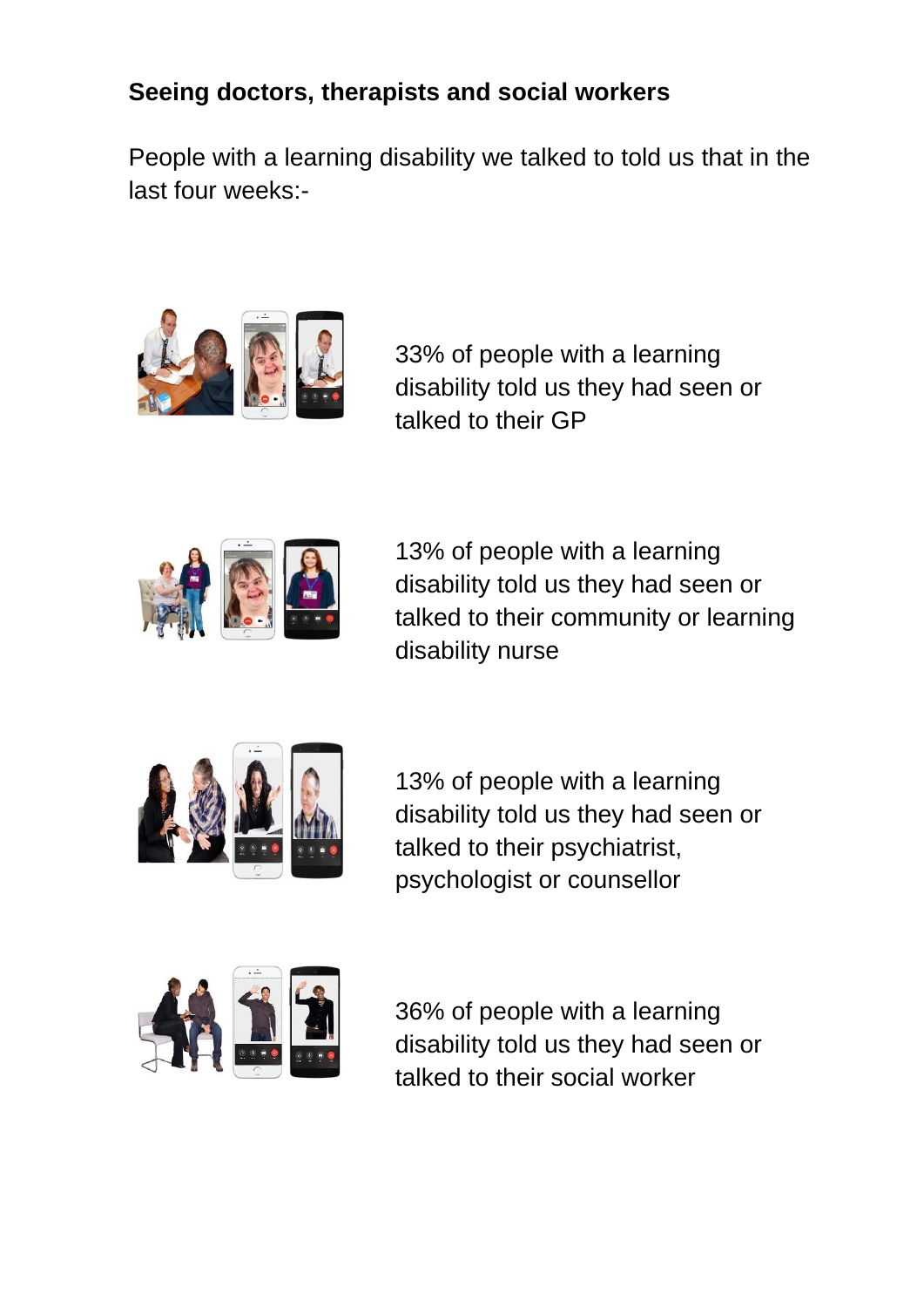**Seeing doctors, therapists and social workers**

**Family cares or support staff said in the last four weeks:** 



38% of people with severe or profound learning disabilities had contact with their GP



25% of people with severe or profound learning disabilities had contact with their community nurse



19% of people with severe or profound learning disabilities had contact with their psychiatrist, psychologist or counsellor



23% of people with severe or profound learning disabilities had contact with their social worker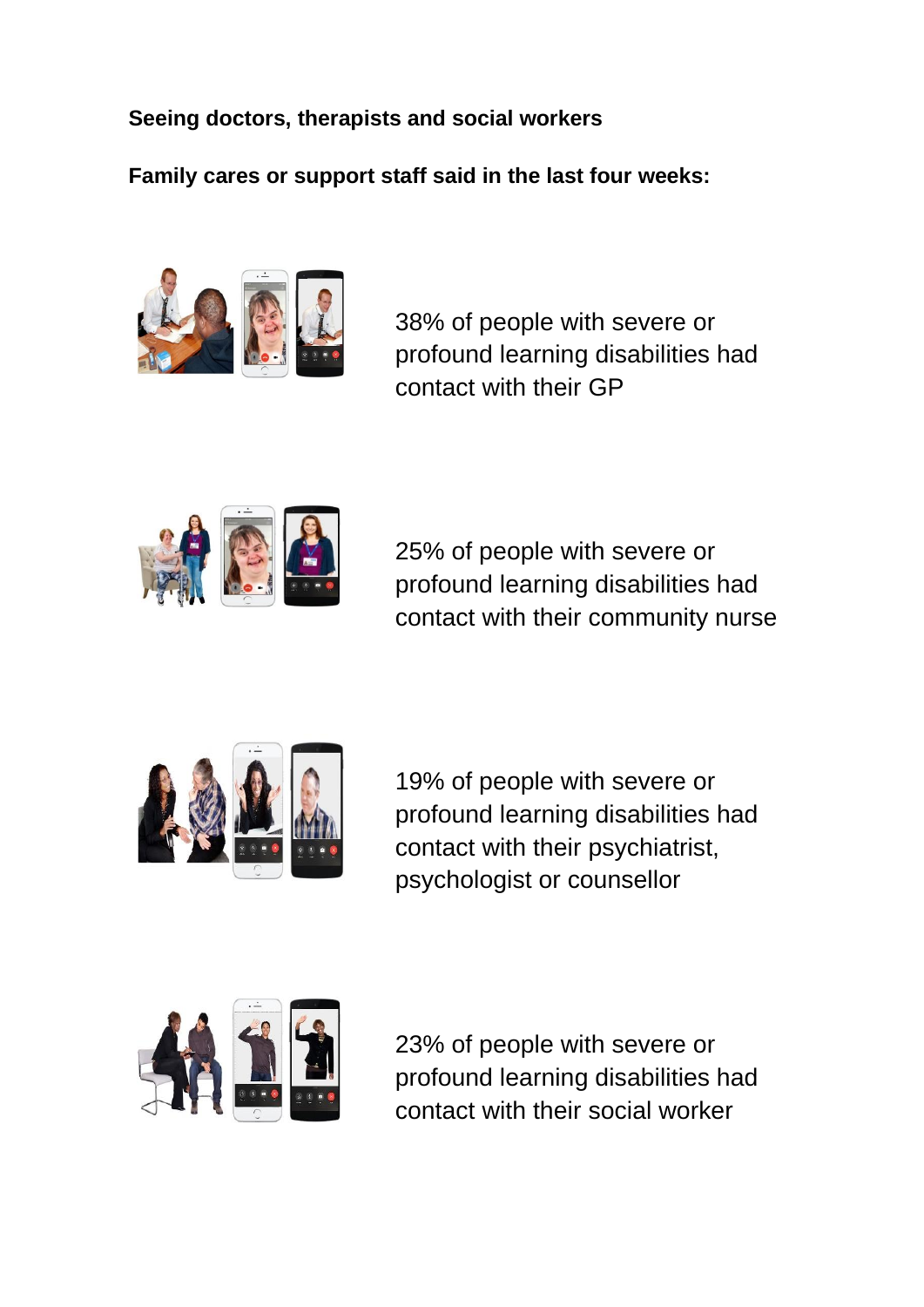# **Day services, community activities and college**

People with a learning disability we talked to told us that in the last four weeks:



37% of people with a learning disability who usually used a day service told us they had been there



61% of people with a learning disability told us they had taken part in organised community activities like a club or a quiz



10% of people with a learning disability told us they had been to college



7% of people with a learning disability told us they had short breaks or respite



51% of people with a learning disability told us they had taken part in advocacy groups online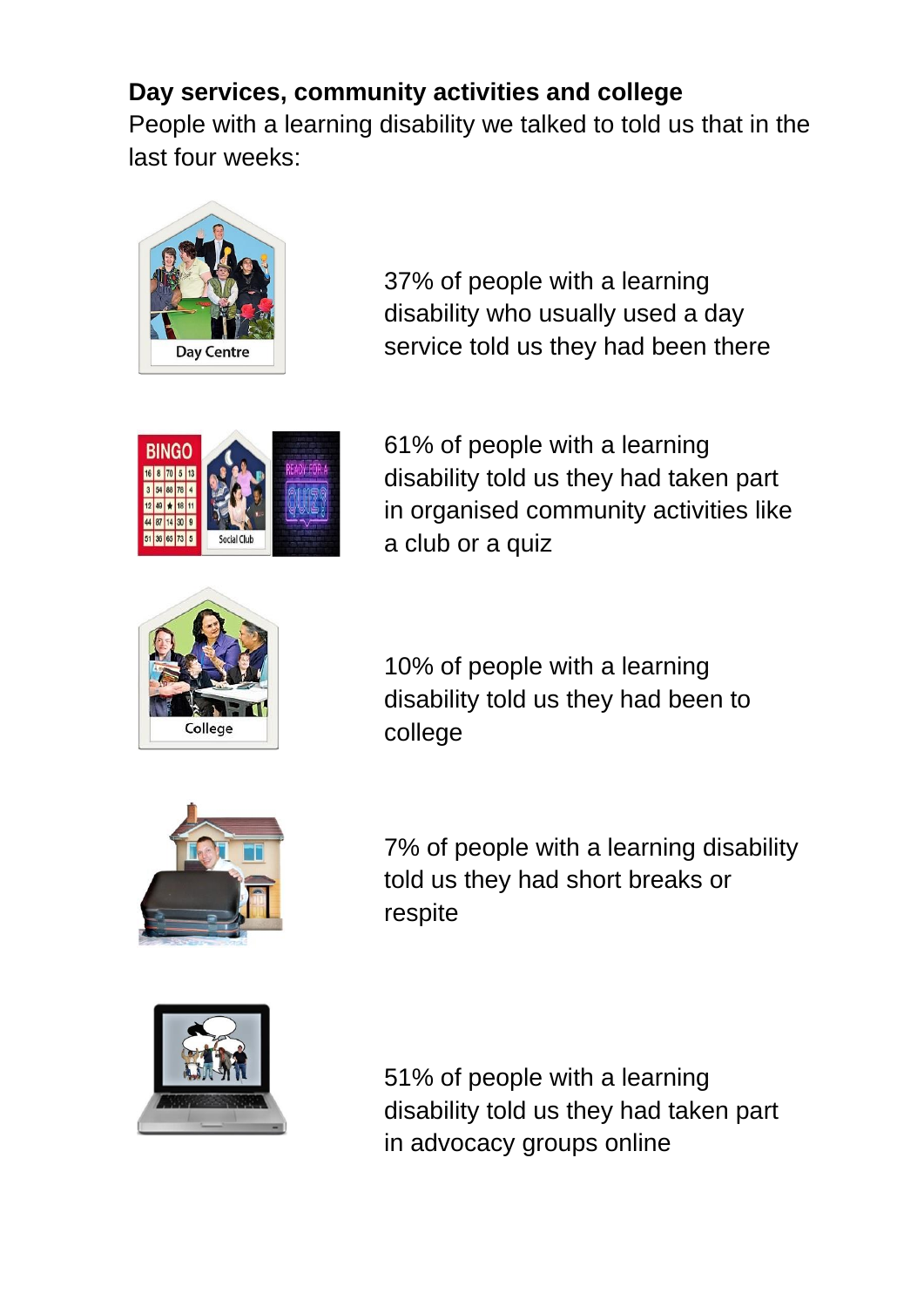# **Day services, community activities and college**

**Family cares or support staff said in the last four weeks:** 



23% of people with severe or profound learning disabilities had been to day services



17% of people with severe or profound learning disabilities had taken part in community activities like a club or a quiz



19% of people with severe or profound learning disabilities had been to college





13% of people with severe or profound learning disabilities had short breaks or respite

15% of people with severe or profound learning disabilities had taken part in advocacy groups online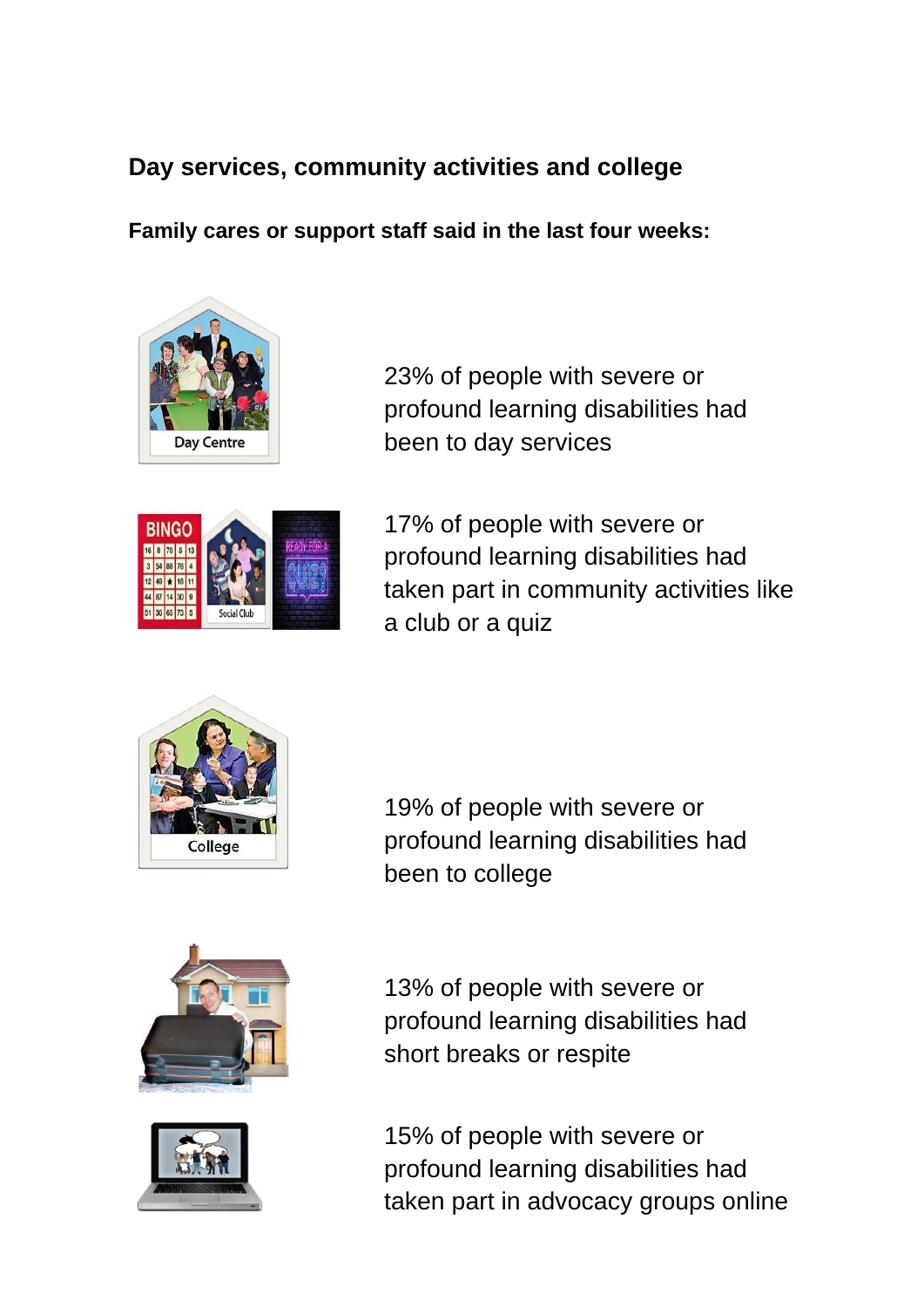#### **Changes to support**













We spoke to138 people who said they used services before lockdown We wanted to know about services before lockdown and services after lockdown.

Most, 71%, said they did not know what might change but 17% of people with a learning disability said their services were going to go back to normal

9% of people with a learning disability said their services were going to be less than normal

2% of people with a learning disability said their services were going to be more than normal

People with a learning disability wanted to meet with their social workers and other professionals

People with learning disabilities wanted access again to day and community activities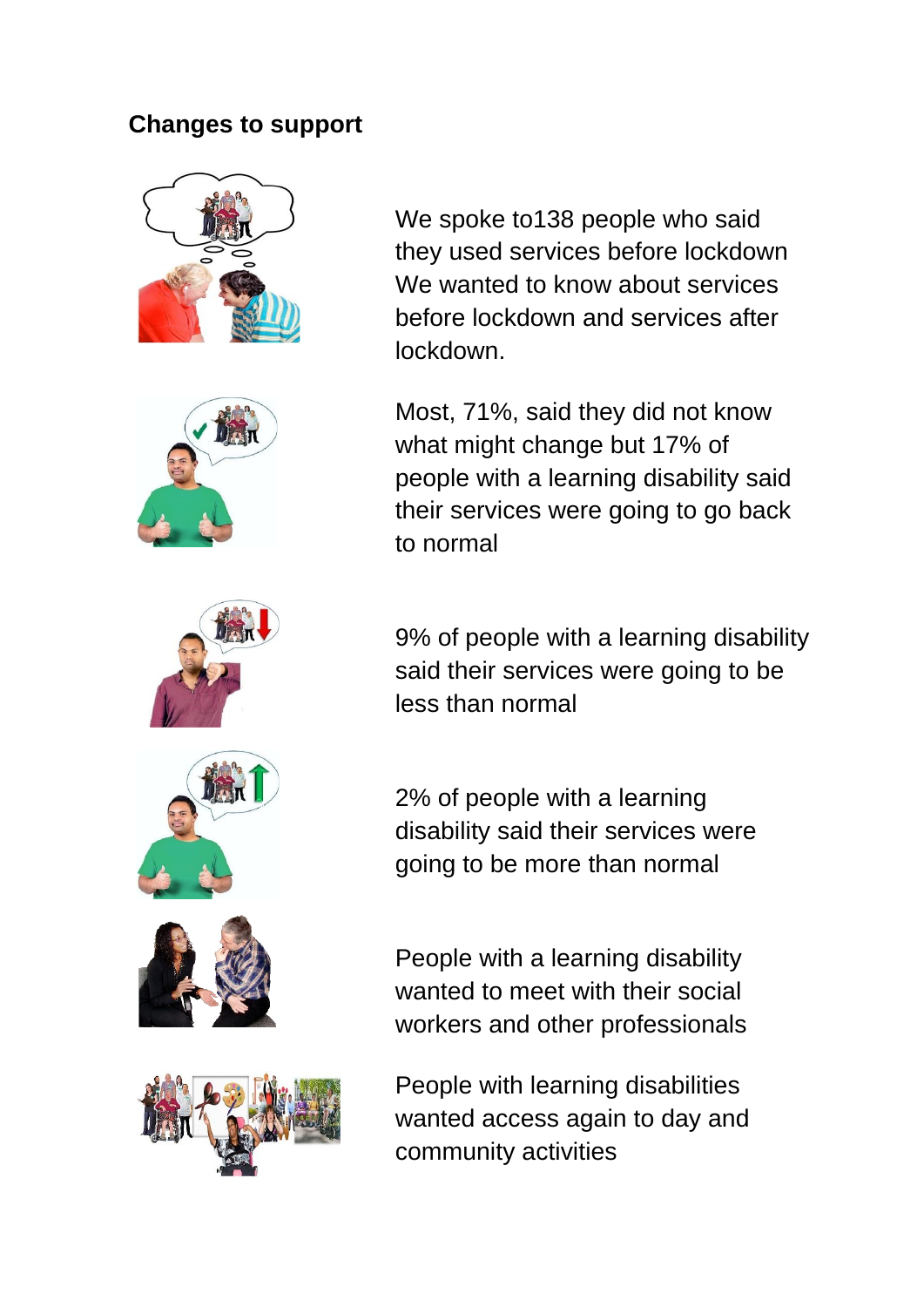# **Changes to support**

People with severe and profound learning disabilities**:**



48 people said the person they cared for used services before lockdown. We wanted to know about services before lockdown and services after lockdown.



About two thirds said they did not know what might change now but services were going back to normal for 15% of people with severe or profound learning disabilities



Services were going to be less than normal for 19% of people with severe or profound learning disabilities





Services were going to be more than normal for 2% of people with severe or profound learning disabilities

People with severe or profound learning disabilities wanted day care or access to activities in the community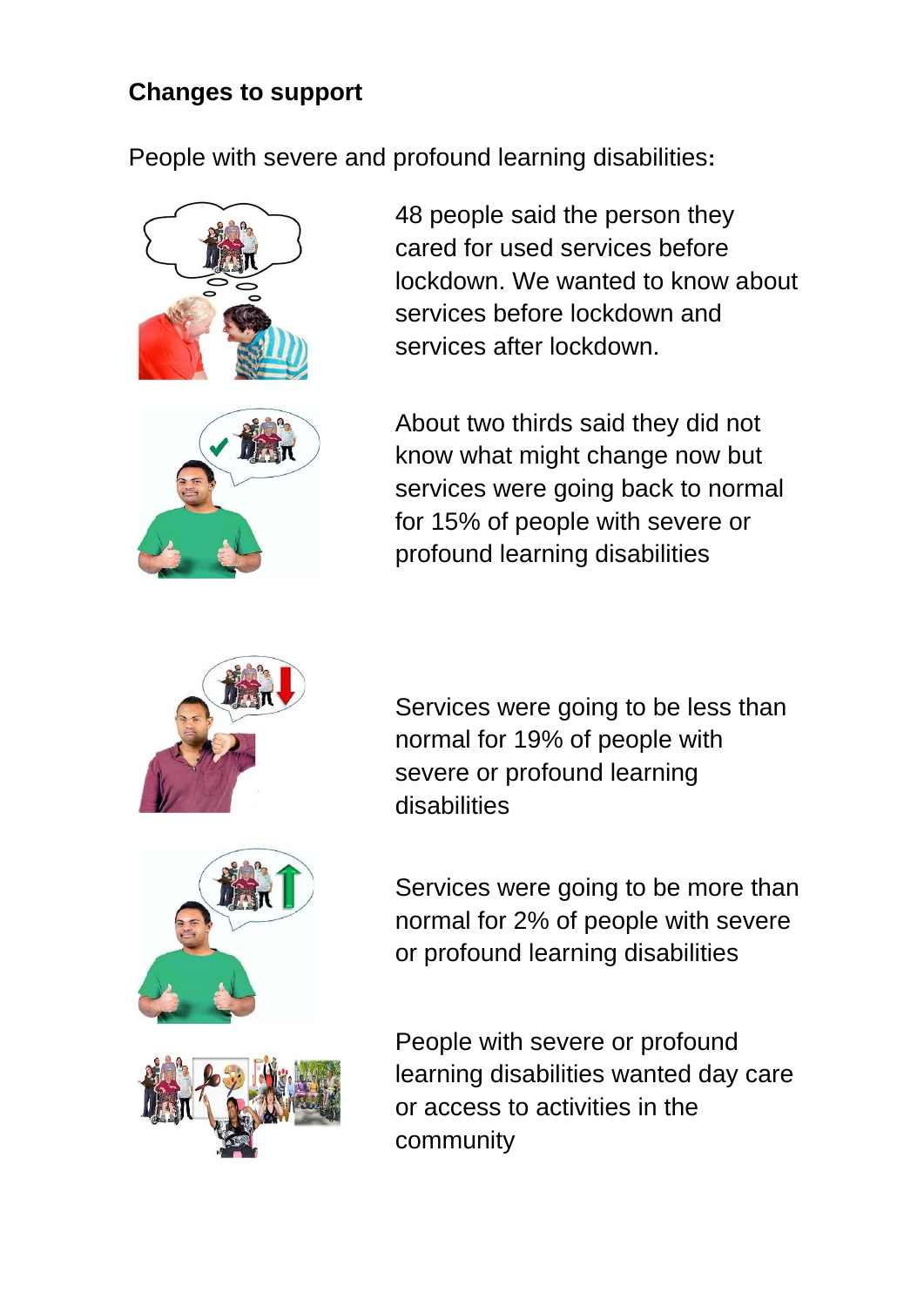## **Direct payments**

People with a learning disability we talked to told us:



24% of people with a learning disability had a direct payment

About one in five people with a learning disability (17%) felt they were paying for services that they were **not** getting

#### **Direct payments**

People with severe and profound learning disabilities:



40% of people with severe or profound learning disabilities had a direct payment

Half the people told us they felt the person with severe or profound learning disabilities was paying for services that they were **not** getting